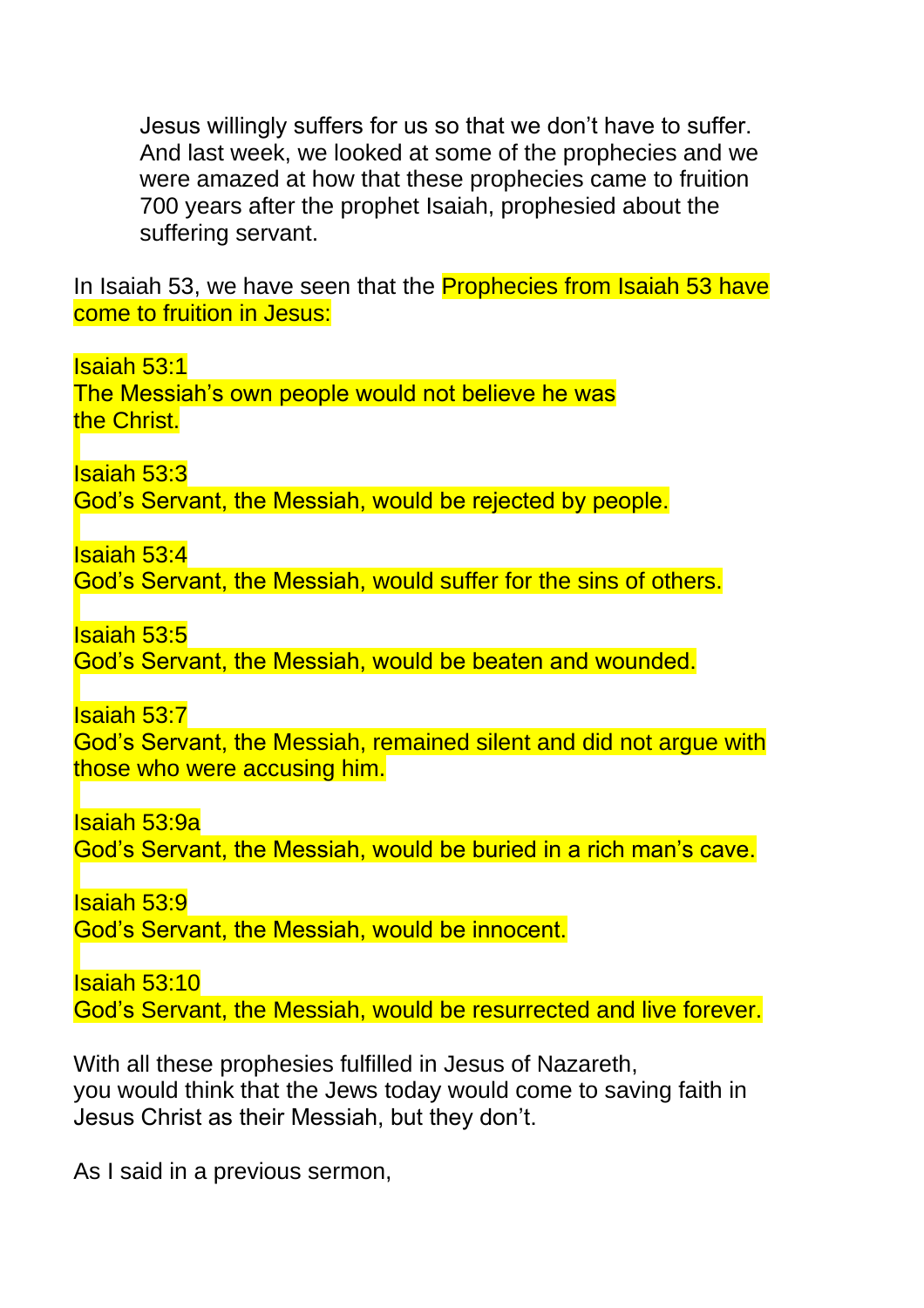many Jews refuse to see Jesus in Scripture –

*You cannot see what you refuse to look at.* 

We see a good example of this adage in their modern Haftarah reading schedule.

What do they do?

The rabbis leave out Isaiah 53 – They don't read passages that talk about the Messiah.

They read **Isaiah 49**, 50, 51, 52 (up to 52:12), 54, 55, and 56, but it's interesting the rabbis subtly leave out the exact passages that speaks of the Messiah: Isaiah 52:13 to 53:12.

Another reason they cannot see that Isaiah 53 points to Jesus as Messiah is that many Jews don't read their Bible –

Approximately 80% of Jews are actually secular Jews, so most of them have little or no interest in their own Bible, let alone Isaiah 53.

Now there are a small group of Jewish rabbis who are aware of Isaiah 53, but they still reject Jesus as the Messiah.

Some of these rabbis are called counter missionaries.

These counter missionaries say that Isaiah 53 is not talking about Jesus, but Israel.

They say Israel is the true suffering servant.

For these Jewish rabbis,

Israel, not Jesus, was despised and rejected by mankind.

Israel, not Jesus, suffered, and was familiar with pain.

Israel, not Jesus, was despised, and held in low esteem.

Israel, not Jesus, took up our pain

and bore our suffering,

Israel, not Jesus, was pierced for our transgressions, and crushed for our iniquities;

and by Israel's wounds we Gentiles are healed.

The Lord laid on Israel

the iniquity of all the Gentiles.

Now is this true?

Could it be Israel, not Jesus who is the suffering servant? Could these rabbis be right?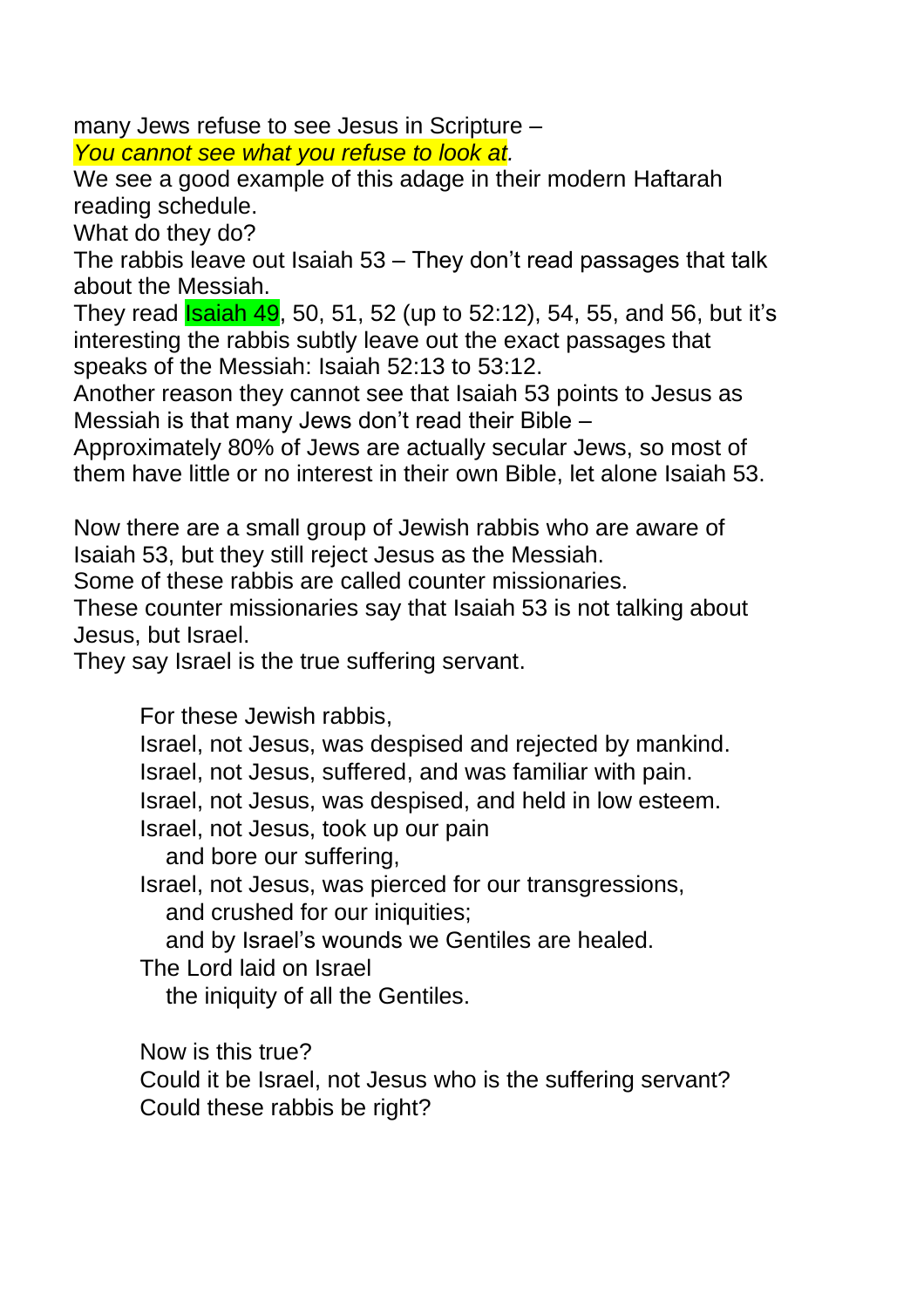Just a sidebar, I remember last week after church during the Bible study, our brother Derrick admitted that he didn't know any Jewish rabbis. He felt bad about it. But no need to feel bad – most non-Jews cannot name one either.

Let me prove my point here. Can anyone name me a famous rabbi? Who hears knows the name of at least one famous rabbi?

No one? I hear crickets.

I'm going to introduce you two famous rabbis:

1) Rabbi Shlomo Itzchaki, 1040-1105

Today generally known by the acronym Rashi. He is a 11 century Medieval rabbi. In Rashi's commentary on the book of Isaiah, he says that the suffering servant is Israel (that is, the Jewish people).

2) Rabbi Kimchi קמחי דוד 1160–1235 AD the RaDaK

These 2 rabbis believed that Israel is the suffering servant of Isaiah 53.

They, along with a few later rabbis, wanted to prevent the Jewish people from accepting Jesus as the Messiah.

Knowing that many Jews were coming to faith in Jesus Christ through Isaiah 53, they began to teach that the suffering servant of Isaiah 53 was not the Messiah, but Israel.

Now their view became controversial, even among the Jews at that time.

Many Jews rejected their view for several reasons: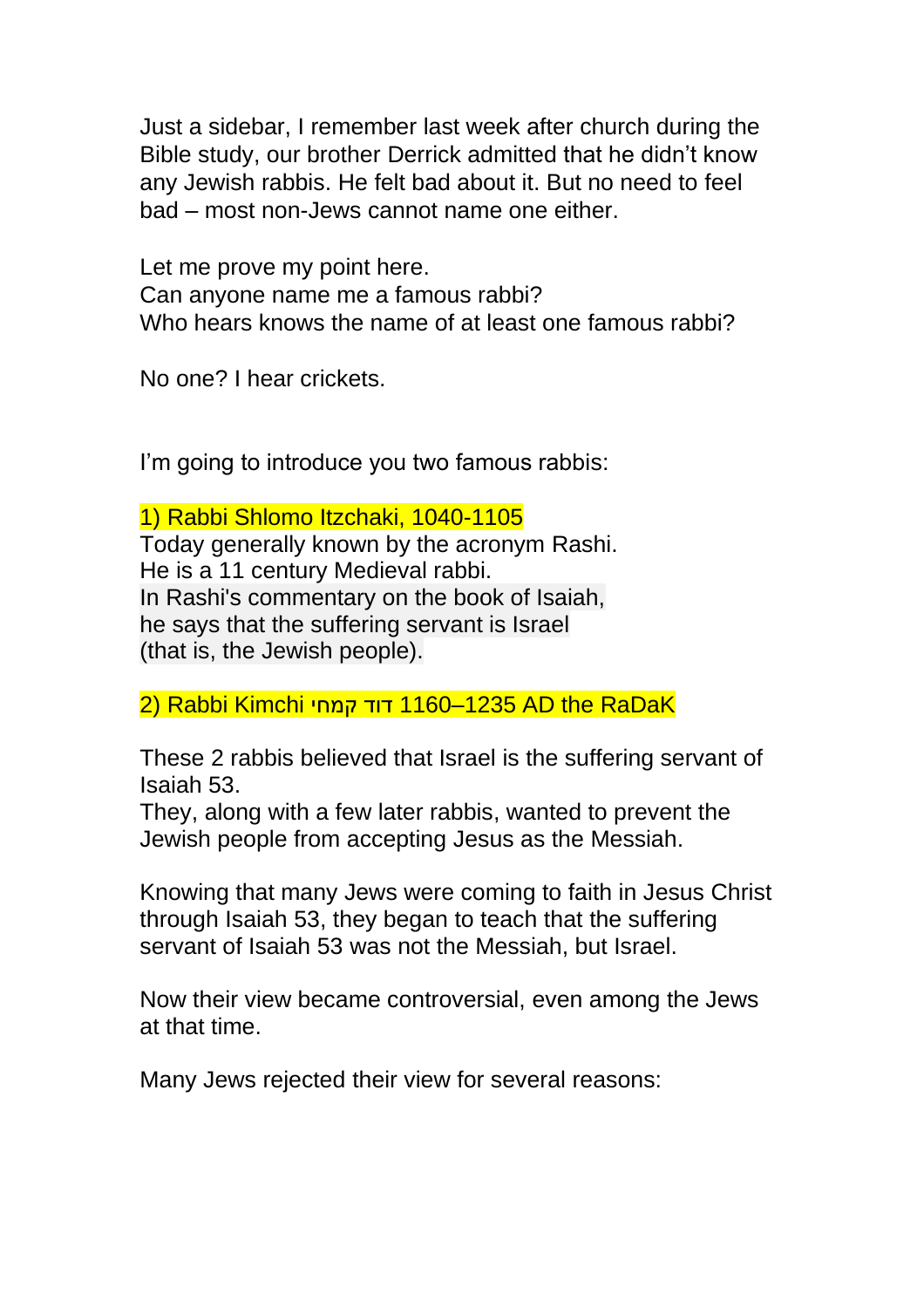First, if you look at ancient Jewish writings before these 2 rabbis, you will see that the rabbis before them referred to the suffering servant of Isaiah 53, not to Israel but to the Messiah.

For example, in the Targum, the Aramaic translation of the Jewish Bible, Rabbi Jonathan ben Uzziel (one of the most respected, authoritative rabbis in history amongst Jews), considered the greatest disciple of Hillel (also a very highly esteemed, famous rabbi), writes in the early second century:

Behold my servant Messiah shall prosper; he shall be high, and increase, and be strong … (Targum Jonathan on Isaiah 53)

Notice the word Messiah in the Targum.

This proves, a thousand years before Rashi and Kimchee were even born, the Jews believed that the suffering servant of Isaiah 53 was the Messiah, not Israel.

Interestingly, the Talmud never attributes Isaiah 53 to the people of Israel as a nation.

Instead it refers to the suffering servant as the Messiah. In Tractate Sanhedrin 98

The Messiah—what is his name?…The Rabbis say, the leprous one; those of the house of Rabbi say, the sick one, as it is said, "Surely he hath borne our sicknesses." (Sanhedrin 98b)

Let me give you list of more Talmudic passages and others from Jewish literature that attribute Isaiah 53 to the Messiah:

- Sotah 14
- Midrash Rabbah
- Midrash Tanhuma
- Midrash Konen
- Yalkut Shimoni 4
- The Jewish Prayer Book for the Day of Atonement
- The Zohar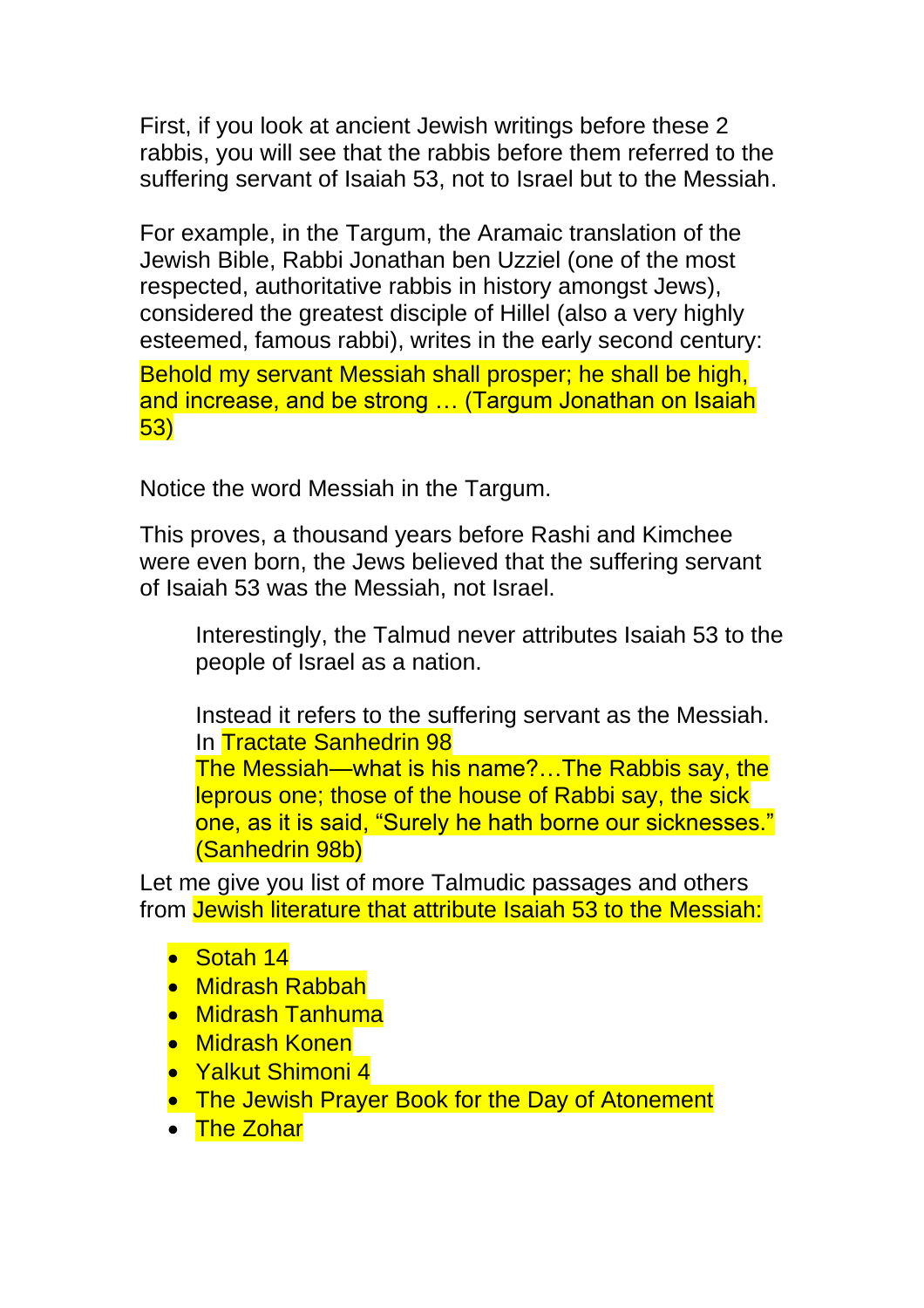A second reason the suffering servant of Isaiah 53 is not Israel is the suffering servant is referred to in the singular. If it were referring to Israel, it would be in the plural.

A third reason the suffering servant of Isaiah 53 cannot be Israel is that verse 8 talks about the suffering servant being cut off from the land of the living. He was stricken for the transgressions of his people.

But has the Jewish people been cut off out of the land of the living? No, they still exist!

The Jews have amazingly continued to exist and they are going strong.

To this day, they are in Israel as a nation – still here even though they have been exiled from their land for almost 2 millennia.

Yet another reason the suffering servant cannot be Israel is that Isaiah 53 says the suffering servant is righteous.

If we look at Israel's and Judah's track record,

they have never been righteous.

God throughout the Old Testament sends His prophets but Israel always rebels.

The few that were called righteous in the Old Testament -- like David -- were imputed with the righteousness of God because of their faith, not because they were intrinsically righteous.

Abraham, for example, was imputed righteousness – justified because he believed in the Promise of the Gospel.

> Genesis 15:6 Abraham believed the Lord, and he counted it to him as righteousness.

But Israel is under a covenant of works -- rewards for obedience; curses for disobedience.

It is impossible for Isaiah 53 to apply to Israel because it would go against Scripture.

How can Israel suffer for righteousness?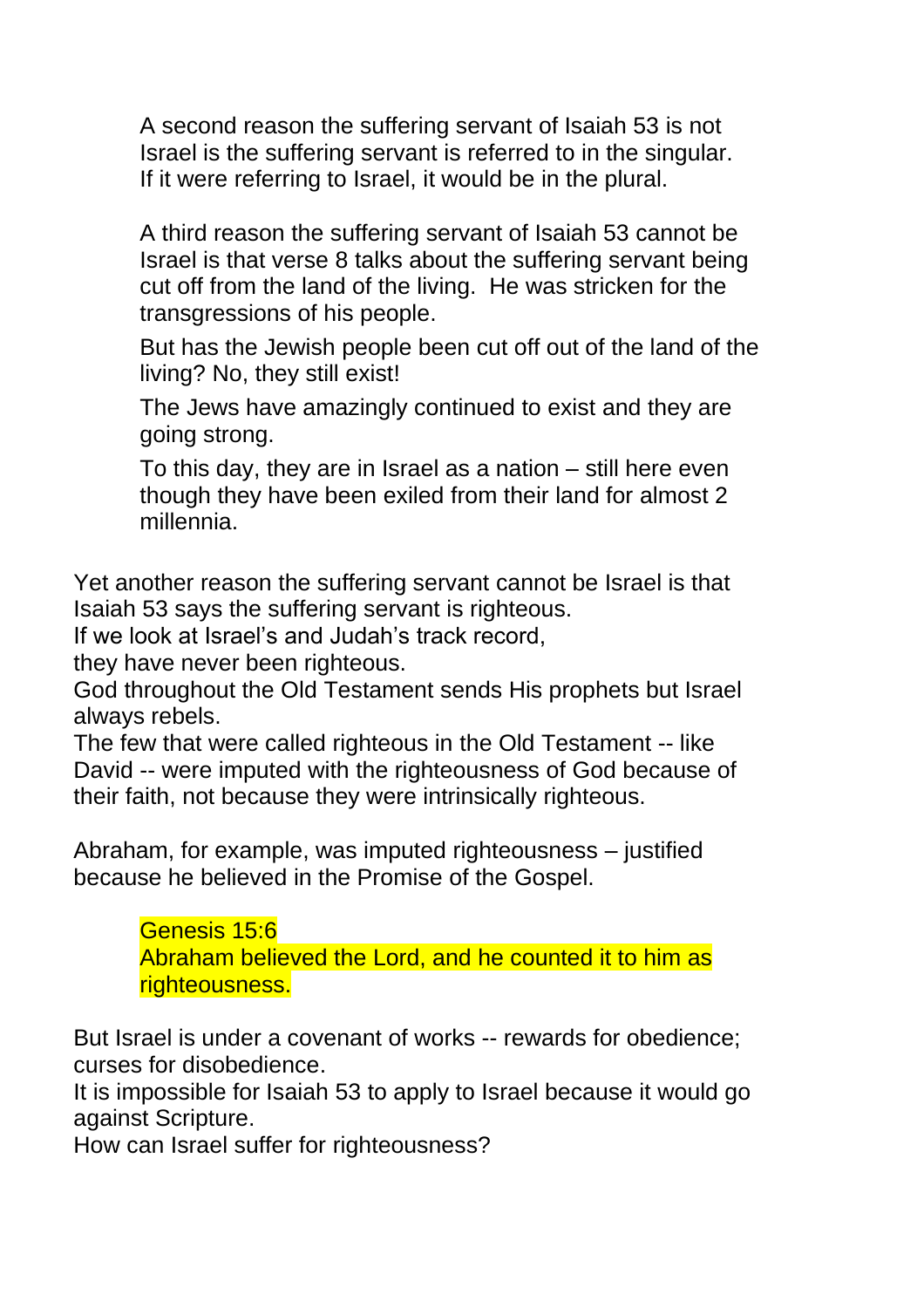If they were righteous, God promised they would be blessed and would stay in their land.

If they were disobedient, God would curse them, they would suffer – they would be kicked out of their land by their enemies.

So if they suffer and are kicked out of their land, then that is a sign, evidence that they are not righteous.

And we see this repeatedly in Israel's history, whenever they lacked faith in God's promise and they did not obey God, they were exiled from the land. We see this works principle in effect in the Old Testament when God uses 2 empires to punish His people for disobedience: the Assyrians destroyed the Northern Kingdom, Israel; and the Babylonians devastated the Southern Kingdom Judah, where we see the destruction of the Temple in 586 BC.

And again we see the same Destruction of Jerusalem in 70 AD. Under Titus – the prince of the Roman Empire –

many Jews were killed, many were even crucified by the Romans.

It was so terrible that the Jews to this day still mourn

on Tisha B'Av, which takes place on the 9<sup>th</sup> day of Av.

What could the Jews have done 2000 years ago so that God's anger was so provoked that He would permit the temple to be destroyed and no longer used for worship and sacrifices – even to this day.

Could it be -- as it was prophesied in Isaiah 53, Psalm 118, Zechariah 12 -- that the Jews actually rejected their very own Messiah?

Something thought-provoking:

40 years after Jesus's earthly ministry – In 70 AD, the various political-religious groups of Jews were all punished so severely that many died horrendous, unspeakable deaths.

They had lost their land, their holy city -- attesting to the principle of curses for disobedience to the hands of the enemy. The temple was burned and razed to the ground.

The destruction was so horrible that the historian Josephus says: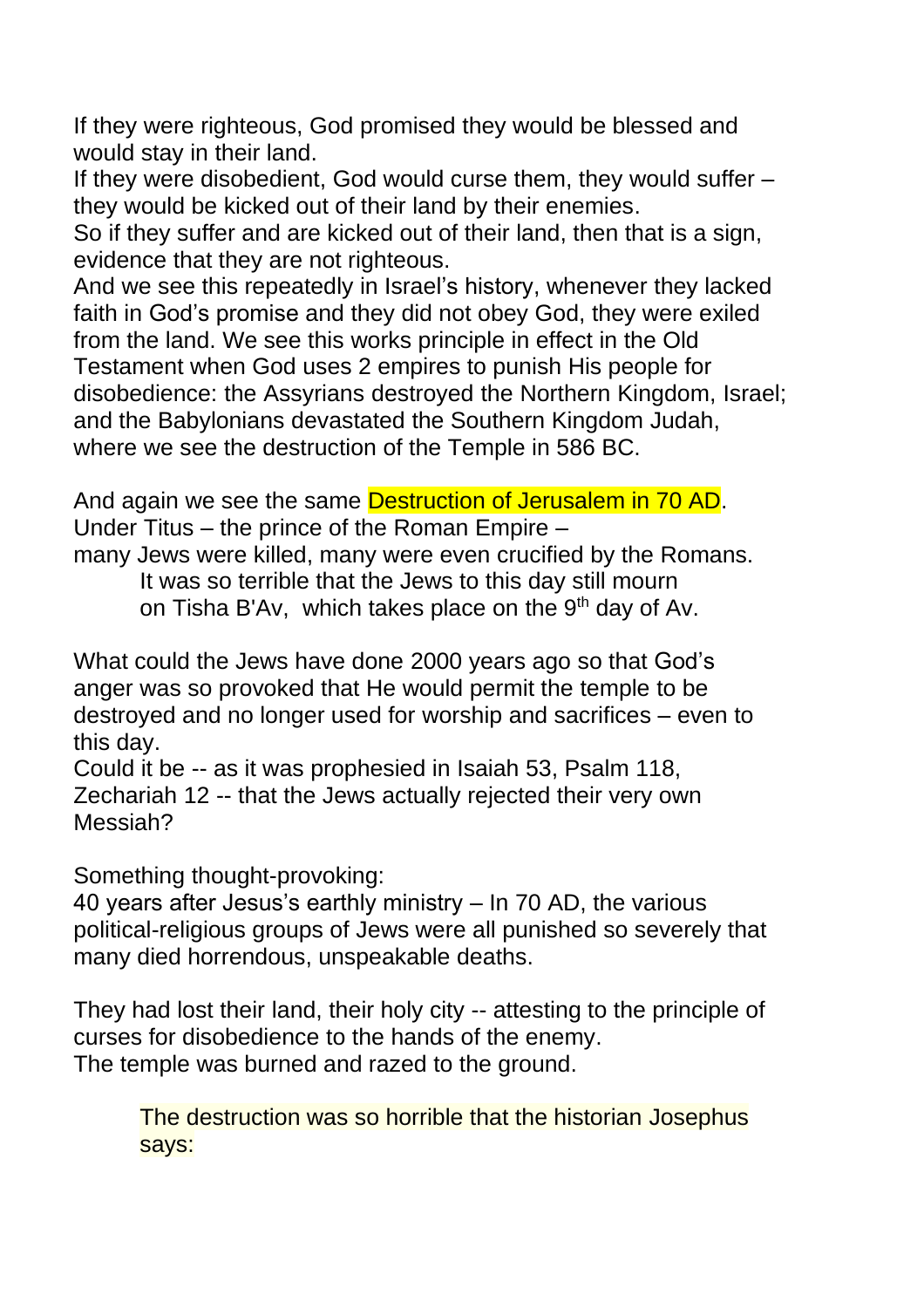"The number of those that perished during the whole siege [was] one million, one hundred thousand, ... [They came] up from all the country to the feast of unleavened bread and were of a sudden shut up by an army … came a pestilential destruction upon them and soon afterward such a famine as destroyed them more suddenly... The multitude of them who therein perished exceeded all the destructions that either men or God brought on the world." Josephus; Book VI, IX: 3, 4.

It's fascinating that Jesus had prophesied about this destruction 40 years earlier.

He prophesied that the temple would be completely obliterated:

"Do you see all these things [buildings on the temple mount]?" he asked. "Truly I tell you, not one stone here will be left on another; every one will be thrown down." Matt 24:2

And in 70 AD, Jesus's prophecy came true. All the buildings on the temple mound were completely demolished.

We even have **archaeological remains of the stones that Jesus was** talking about.

We also have this event recorded by Josephus. The Roman armies, after they captured the temple, systematically destroyed it one stone at a time.

The Romans destroyed the temple by fire and the gold, which adorned the temple, had melted between the joints of the stones.

The Roman soldiers then dismantled the temple stone by stone to retrieve the gold.

In this event, all the Jews:

Pharisees, Sadducees, Essenes, Zealots, etc. all suffered and many died. Some were even crucified outside the city. And some of the Jews like the Zealots were completely wiped out.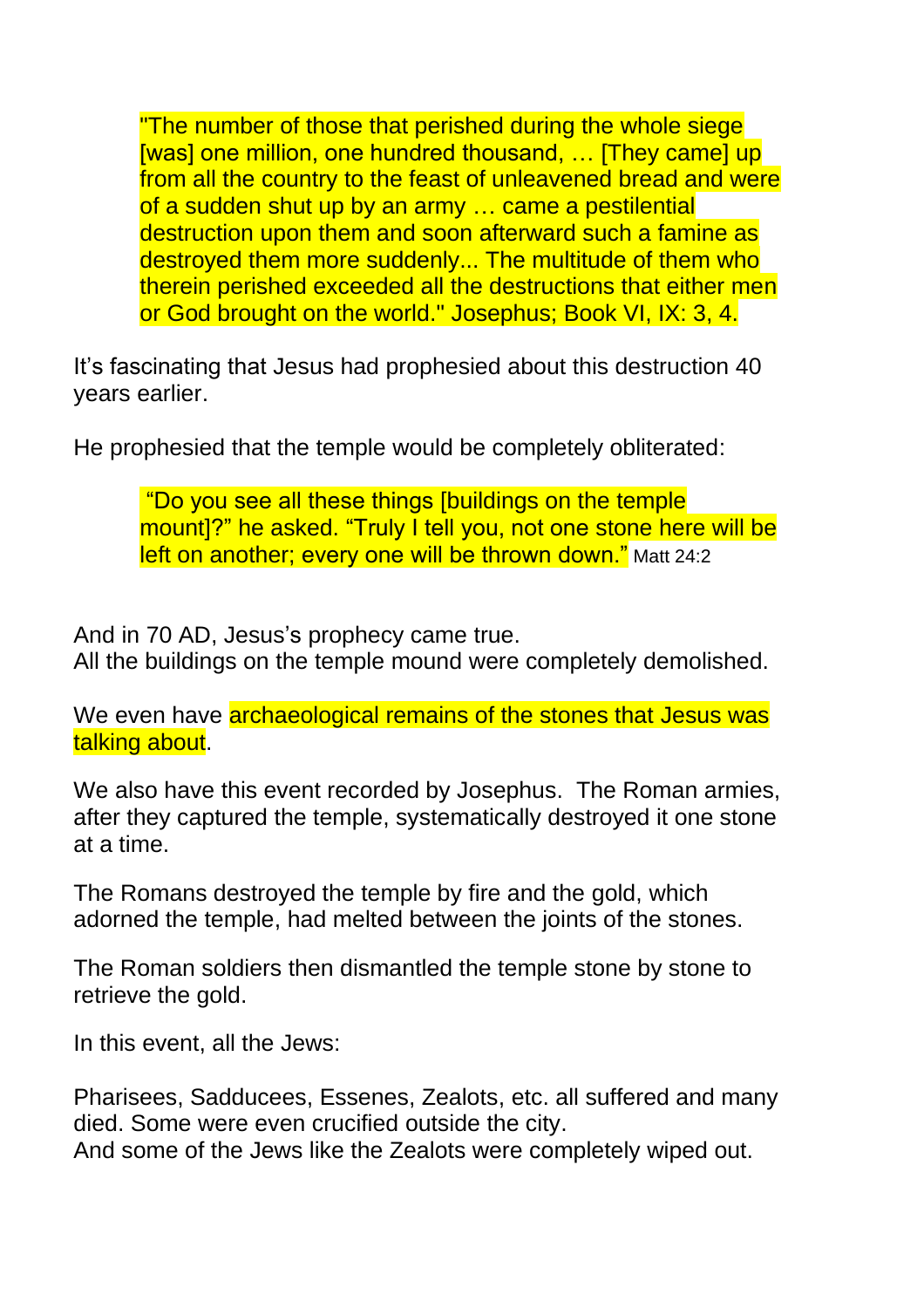There was, however, one group of Jews I haven't mentioned that escaped unscathed, unharmed, unpunished.

Do you know who they are?

Do you know how they escaped all the danger?

I will give you a clue through Luke 21.

The clue is found in Jesus's warning to his followers 40 years before the destruction of Jerusalem of 70 AD:

"When you see Jerusalem being surrounded by armies, you will know that its desolation is near. Then let those who are in Judea flee to the mountains, let those in the city get out … For this is the time of punishment in fulfillment of all that has been written. Here will be great distress ... and wrath against this people. They will fall by the sword and will be taken as prisoners to all the nations. Jerusalem will be trampled on by the Gentiles ...." Luke 21:22-24

Jesus' followers -- Jewish-Christians – Heeded the Warning of Jesus, and Escaped to Pella. They remembered what Jesus had said 40 years earlier; they left Jerusalem and escaped unscathed to Pella, a city in present-day Jordan.

What's interesting is the account of the escape is recorded in **Eusebius's Church History (3.5.3).** But the ... [followers of Christ] in Jerusalem had been commanded … to leave the city and to dwell in a certain town of Perea called Pella. [Jerusalem] and Judea were entirely destitute …, the God's judgment overtook those who had committed such outrages against Christ and His Apostles, and totally destroyed those impious men. Eusebius's Church **History (3.5.3).** 

You see the destruction of Jerusalem is a type and shadow of the judgment to come.

Because Jesus had suffered and died 40 years before the great destruction of Jerusalem. His followers would not have to die – like the unbelieving Jews – all because of Jesus' death and resurrection. Jesus' words had saved his followers.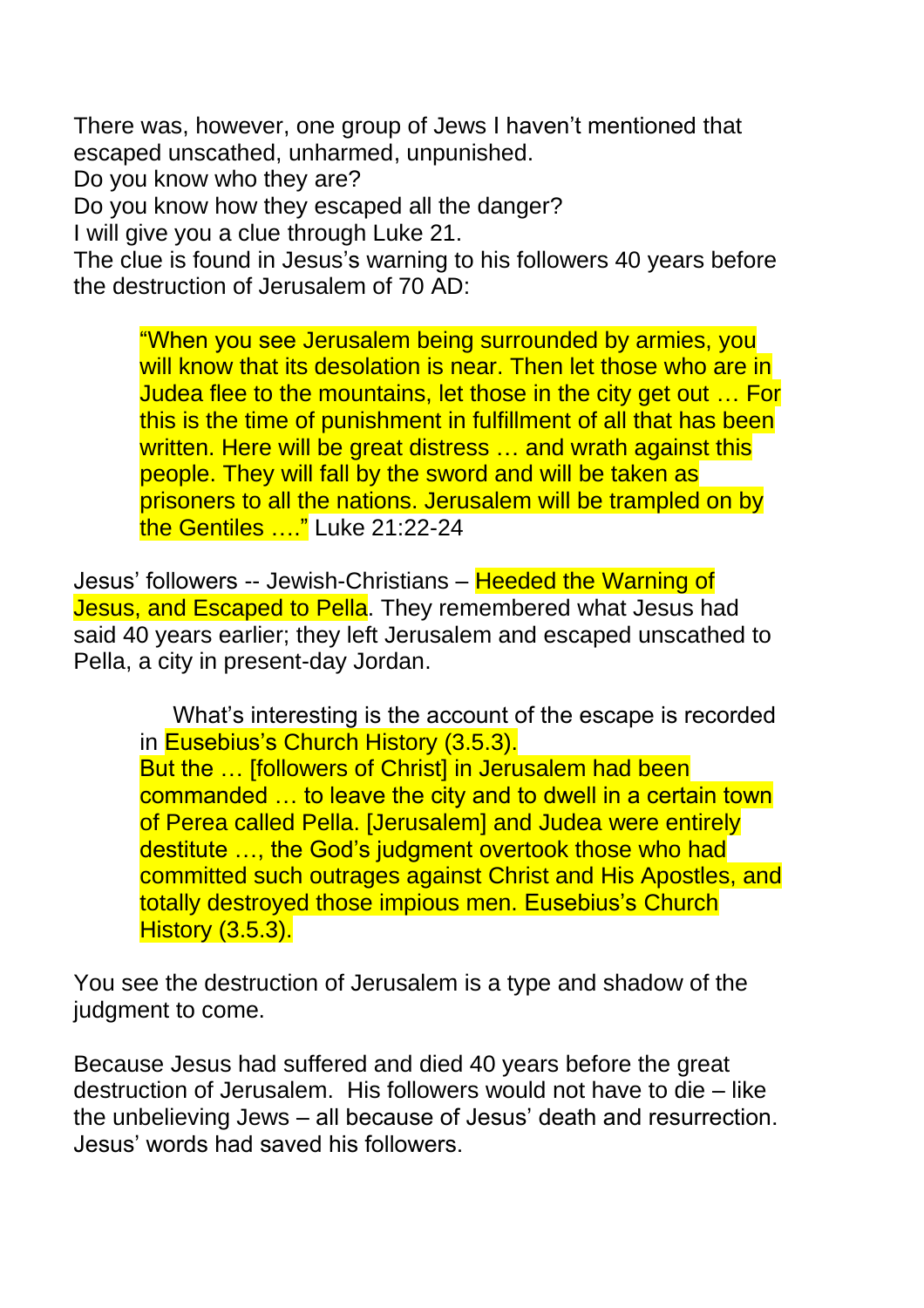Isaiah 53:11 says,

After he has suffered,

he will see the light of life and be satisfied; by his knowledge my righteous servant will justify many, and he will bear their iniquities.

Jesus suffered and he rose again – he saw the light of life – and was satisfied. He resurrected first so that he can justify us by bearing our iniquities.

What does justify mean?

It means to declare righteous.

Just as Abraham was declared righteous, we will be declared righteous if we like Abraham believe in God's promise – His Gospel.

So like Abraham, How are we justified?

We are justified by grace alone through faith alone on account of Christ alone.

You see, if we place our faith in the Gospel alone – in Jesus's Life, Death and Resurrection – for our justification, we will be declared righteous in front of a holy, righteous God.

In Isaiah 53:12, it states,

Therefore I will give him a portion among the great, and he will divide the spoils with the strong, because he poured out his life unto death, and was numbered with the transgressors. For he bore the sin of many, and made intercession for the transgressors.

Wow, Jesus poured out his life unto death – for us. And he was numbered with us – the transgressor – the sinner. He was unjustly punished like a sinner when he was innocent. He bore the sin of the many,

and made intercession for the transgressors.